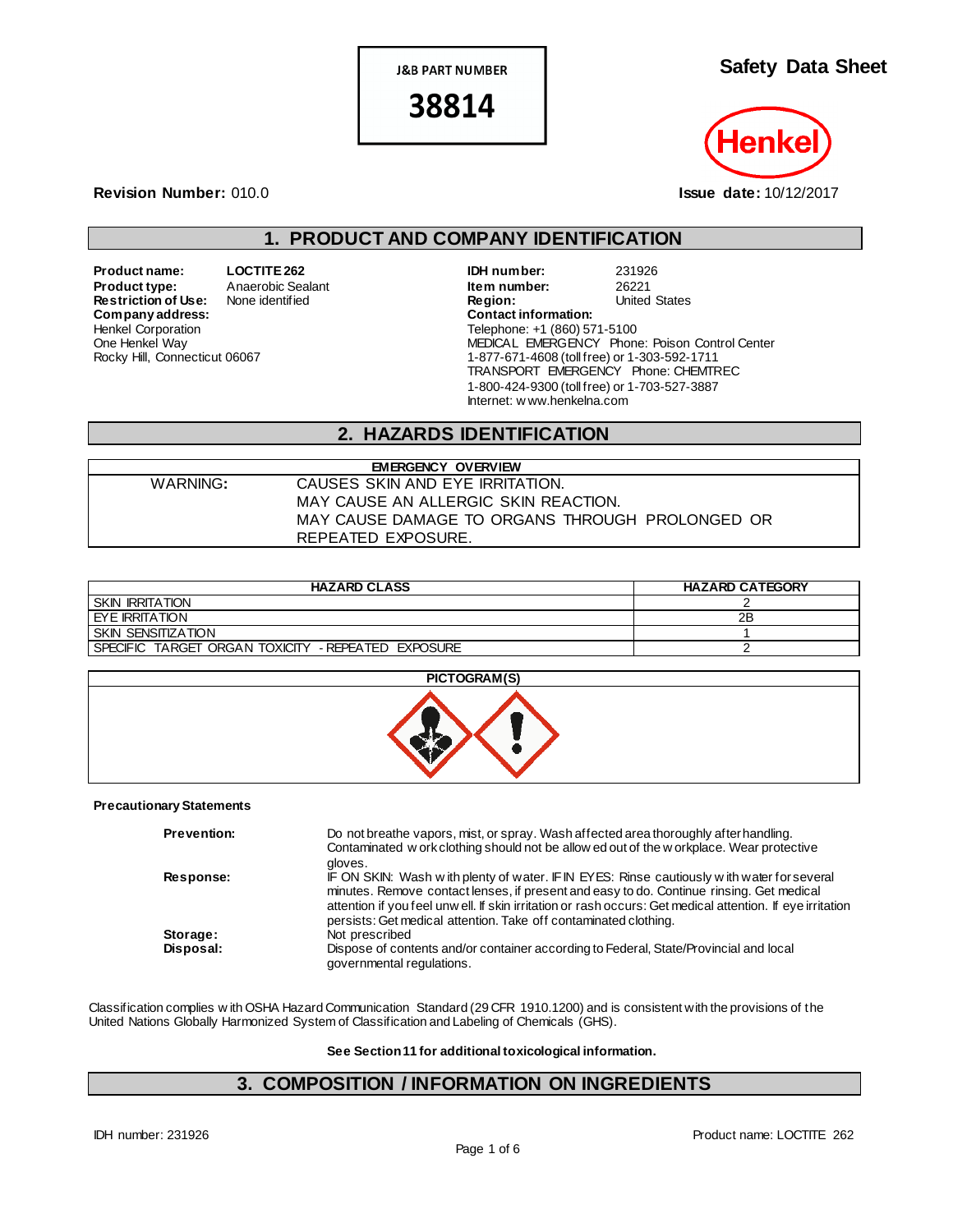| Hazardous Component(s) | <b>CAS Number</b> | Percentage* |
|------------------------|-------------------|-------------|
| Saccharin              | $81 - 07 - 2$     | $1 - 5$     |
| Ethene, homopolymer    | 9002-88-4         | - 5         |
| Cumene hydroperoxide   | $80 - 15 - 9$     | - 5         |
| Cumene                 | $98 - 82 - 8$     | $0.1 -$     |
| Methyl methacrylate    | $80 - 62 - 6$     | $0.1 -$     |

\* Exact percentages may vary or are trade secret. Concentration range is provided to assist users in providing appropriate pr otections.

| <b>4. FIRST AID MEASURES</b>       |                                                                                                                                                                               |  |  |
|------------------------------------|-------------------------------------------------------------------------------------------------------------------------------------------------------------------------------|--|--|
| Inhalation:                        | Move to fresh air. If breathing is difficult, give oxygen. If not breathing, give<br>artificial respiration. Get medical attention.                                           |  |  |
| Skin contact:                      | Immediately flush skin w ith plenty of w ater (using soap, if available). Remove<br>contaminated clothing and footwear. Wash clothing before reuse. Get medical<br>attention. |  |  |
| Eye contact:                       | Rinse immediately with plenty of water, also under the eyelids, for at least 15<br>minutes. Get medical attention.                                                            |  |  |
| Ingestion:                         | DO NOT induce vomiting unless directed to do so by medical personnel.<br>Never give anything by mouth to an unconscious person. Get medical<br>attention.                     |  |  |
| Symptoms:                          | See Section 11.                                                                                                                                                               |  |  |
|                                    | <b>5. FIRE FIGHTING MEASURES</b>                                                                                                                                              |  |  |
| Extinguishing media:               | Water spray (fog), foam, dry chemical or carbon dioxide.                                                                                                                      |  |  |
| Special firefighting procedures:   | Wear self-contained breathing apparatus and full protective clothing, such as<br>turn-out gear. In case of fire, keep containers cool with water spray.                       |  |  |
| Unusual fire or explosion hazards: | Uncontrolled polymerization may occur at high temperatures resulting in<br>explosions or rupture of storage containers.                                                       |  |  |
| Hazardous combustion products:     | Oxides of carbon. Oxides of nitrogen. Irritating vapors.                                                                                                                      |  |  |

## **6. ACCIDENTAL RELEASE MEASURES**

**Use personal protection recommended in Section 8, isolate the hazard area and deny entry to unnecessary and unprotected personnel.**

| Environmental precautions: | Do not allow product to enter sew er or waterways.                                                                                                                                                                                                                                                                                                                                                                                                                              |
|----------------------------|---------------------------------------------------------------------------------------------------------------------------------------------------------------------------------------------------------------------------------------------------------------------------------------------------------------------------------------------------------------------------------------------------------------------------------------------------------------------------------|
| Clean-up methods:          | Remove all sources of ignition. Evacuate and ventilate spill area; dike spill to<br>prevent entry into w ater system; w ear full protective equipment during clean-<br>up. Soak up w ith inert absorbent material (e.g. sand, silica gel, acid binder,<br>universal binder, saw dust). Scrape up as much material as possible. Store in a<br>partly filled, closed container until disposal. Refer to Section 8 "Exposure<br>Controls / Personal Protection" prior to clean up. |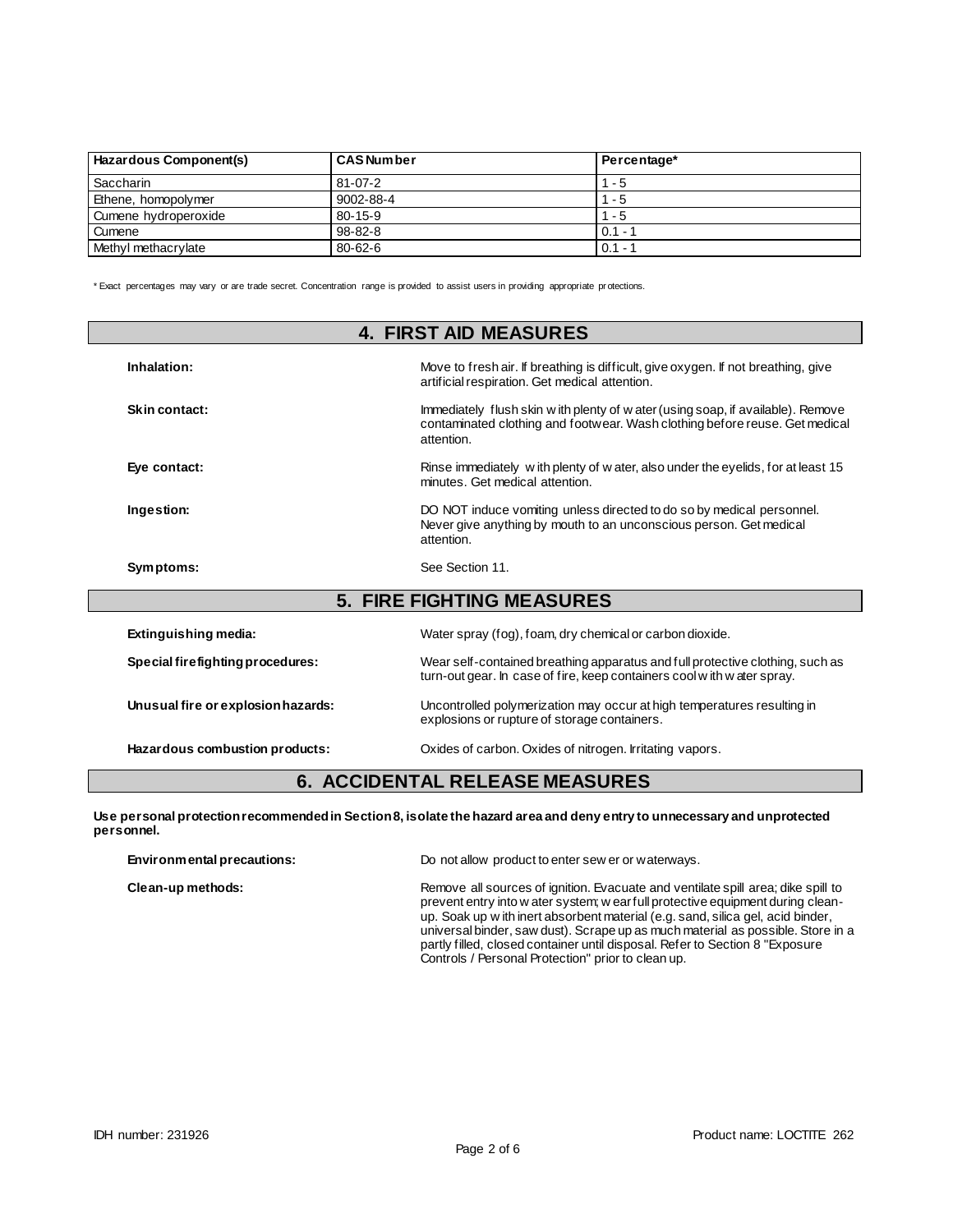## **7. HANDLING AND STORAGE**

**Handling:** Use only w ith adequate ventilation. Prevent contact w ith eyes, skin and clothing. Do not breathe vapor and mist. Wash thoroughly after handling. Keep container closed. Refer to Section 8.

**Storage:** For safe storage, store between 0 °C (32°F) and 32 °C (89.6 °F) Keep in a cool, w ell ventilated area aw ay from heat, sparks and open flame. Keep container tightly closed until ready for use.

### **8. EXPOSURE CONTROLS / PERSONAL PROTECTION**

**Employers should complete an assessment of all workplaces to determine the need for, and selection of, proper exposure controls and protective equipment for each task performed.**

| Hazardous Component(s) | <b>ACGIHTLV</b>                                                              | <b>OSHA PEL</b>                                                                                                                                                                                                 | <b>AIHA WEEL</b>                                  | <b>OTHER</b> |
|------------------------|------------------------------------------------------------------------------|-----------------------------------------------------------------------------------------------------------------------------------------------------------------------------------------------------------------|---------------------------------------------------|--------------|
| <b>Saccharin</b>       | None                                                                         | None                                                                                                                                                                                                            | None                                              | None         |
| Ethene, homopolymer    | 10 mg/m3 TWA<br>Inhalable particles.<br>3 mg/m3 TWA<br>Respirable particles. | 15 MPPCF TWA<br>Respirable fraction.<br>15 mg/m3 TWA Total<br>dust.<br>50 MPPCF TWA<br>Total dust.<br>5 mg/m3 TWA<br>Respirable fraction.<br>5 mg/m3 PEL<br>Respirable fraction.<br>15 mg/m3 PEL Total<br>dust. | None                                              | None         |
| Cumene hydroperoxide   | None                                                                         | None                                                                                                                                                                                                            | 1 ppm $(6 \text{ mg/m3})$<br><b>TWA</b><br>(SKIN) | None         |
| Cumene                 | 50 ppm TWA                                                                   | 50 ppm (245 mg/m3)<br>PEL<br>(SKIN)                                                                                                                                                                             | None                                              | None         |
| Methyl methacrylate    | 50 ppm TWA<br>100 ppm STEL<br>(Dermal sensitization)                         | 100 ppm (410)<br>mg/m3) PEL                                                                                                                                                                                     | None                                              | 50 ppm       |

**Engineering controls:** Provide adequate local exhaust ventilation to maintain w orker exposure below exposure limits.

**Respiratory protection:** Use NIOSH approved respirator if there is potential to exceed exposure limit(s).

**Eye/face protection:** Safety goggles or safety glasses with side shields. Full face protection should in the share of the share of the share of the share of the share of the share of the share of the share of the share of be used if the potential for splashing or spraying of product exists. Safety show ers and eye wash stations should be available.

**Skin protection:** Use chemical resistant, impermeable clothing including gloves and either an apron or body suit to prevent skin contact. Neoprene gloves.

## **9. PHYSICAL AND CHEMICAL PROPERTIES**

**Physical state:** Liquid **Color:** Red **Odor:** Mild<br> **Odor threshold:** Contained the Society of Mot available. **Odor threshold:**<br>pH: **pH:** Not applicable **Boiling point/range:**  $> 149 °C > 3$ <br> **Melting point/ range:**  $> 300$  Not available. **Melting point/ range: Specific gravity:** 1.05

Not applicable **Vapor pressure:**  $\leftarrow$  5 mm hg (27 °C (80.6 °F))<br> **Boiling point/range:**  $\leftarrow$  149 °C (> 300.2 °F)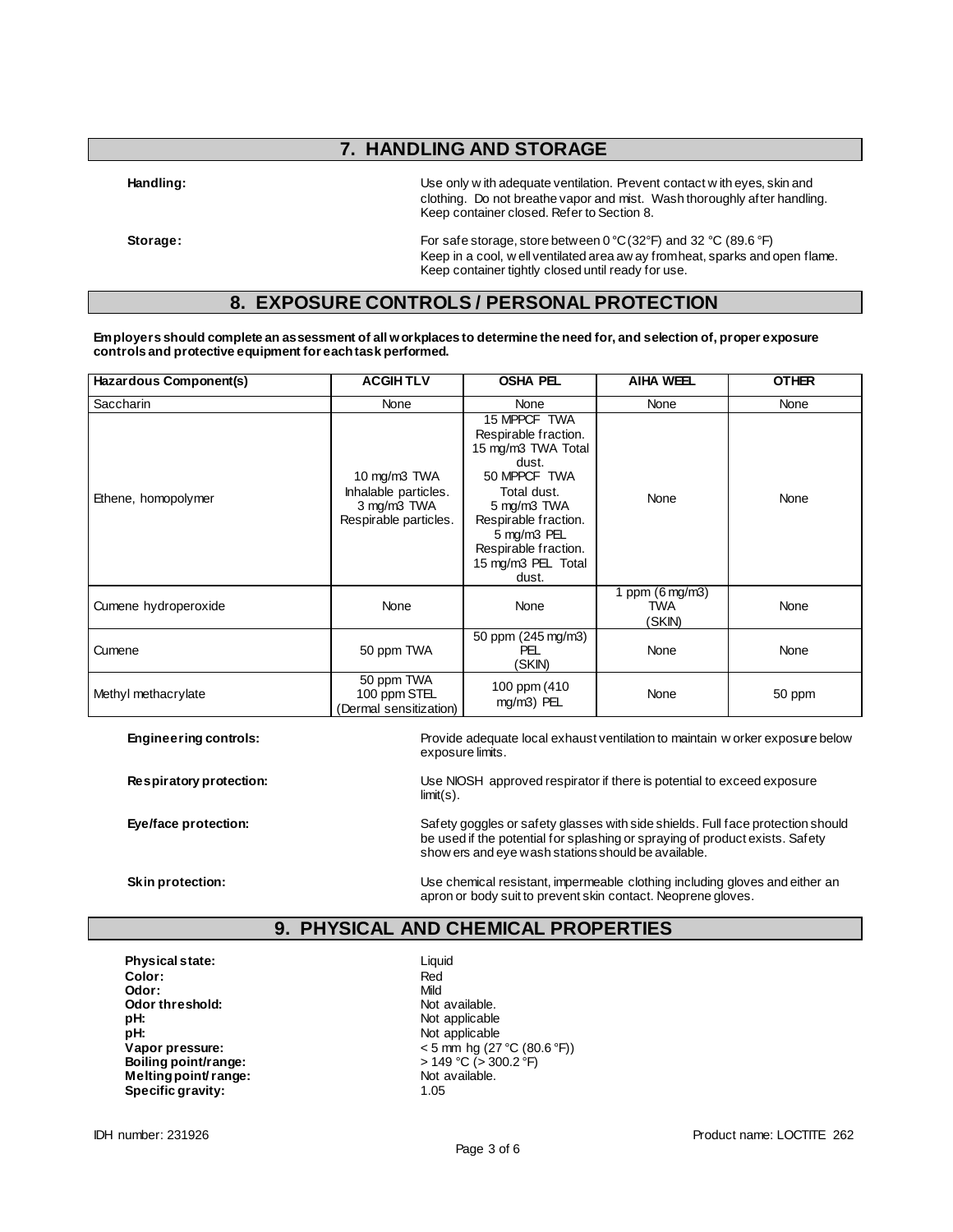| Vapor density:                           | Not available.                                    |
|------------------------------------------|---------------------------------------------------|
| Flash point:                             | $> 93.3$ °C ( $> 199.94$ °F) Tagliabue closed cup |
| Flammable/Explosive limits - lower:      | Not available.                                    |
| Flam mable/Explosive limits - upper:     | Not available.                                    |
| Autoignition temperature:                | Not available.                                    |
| Flammability:                            | Not applicable                                    |
| Evaporation rate:                        | Not available.                                    |
| Solubility in water:                     | Slight                                            |
| Partition coefficient (n-octanol/water): | Not available.                                    |
| <b>VOC content:</b>                      | $0\%$ ; 0 g/l                                     |
| Viscosity:                               | Not available.                                    |
| Decomposition temperature:               | Not available.                                    |

|                                      | <b>10. STABILITY AND REACTIVITY</b>                                                                                             |
|--------------------------------------|---------------------------------------------------------------------------------------------------------------------------------|
| Stability:                           | Stable under normal conditions of storage and use.                                                                              |
| Hazardous reactions:                 | None under normal processing. Polymerization may occur at elevated temperature or in the<br>presence of incompatible materials. |
| Hazardous decomposition<br>products: | Oxides of carbon. Oxides of sulfur. Oxides of nitrogen. Phenolics. Irritating organic vapours.                                  |
| Incompatible materials:              | Iron. Copper. Rust. Aluminum. Zinc. Reducing agents. Strong acids and oxidizing agents.<br>Oxygen scavengers. Strong alkalis.   |
| Reactivity:                          | Not available.                                                                                                                  |
| Conditions to avoid:                 | Elevated temperatures. Heat, flames, sparks and other sources of ignition. Store aw ay from<br>incompatible materials.          |

# **11. TOXICOLOGICAL INFORMATION**

**Relevant routes of exposure:** Skin, Inhalation, Eyes, Ingestion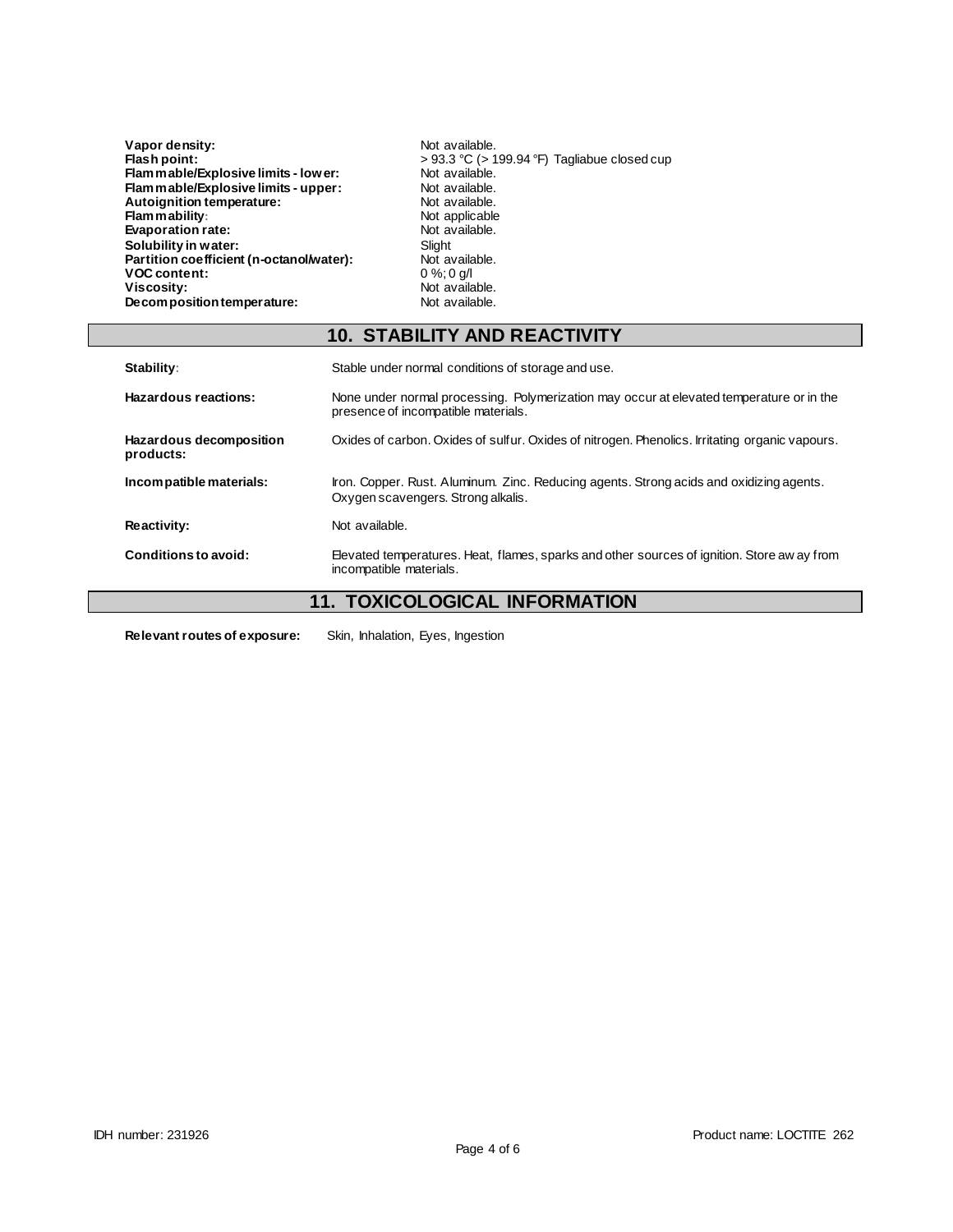#### **Potential Health Effects/Symptoms**

| Inhalation of vapors or mists of the product may be irritating to the respiratory system. |
|-------------------------------------------------------------------------------------------|
| Causes skin irritation. May cause allergic skin reaction.                                 |
| Causes eye irritation.                                                                    |
| May cause gastrointestinal tract irritation if sw allowed.                                |
|                                                                                           |

| Hazardous Component(s) | LD50s and LC50s                                                                                              | Immediate and Delayed Health Effects                                       |  |
|------------------------|--------------------------------------------------------------------------------------------------------------|----------------------------------------------------------------------------|--|
| <b>Saccharin</b>       | Oral LD50 (Mouse) = 17 $q/kg$                                                                                | No Target Organs                                                           |  |
| Ethene, homopolymer    | None                                                                                                         | No Target Organs                                                           |  |
| Cumene hydroperoxide   | Inhalation LC50 (Mouse, $4 h$ ) = 200 mg/l                                                                   | Allergen, Central nervous system, Corrosive,<br>Irritant, Mutagen          |  |
| Cumene                 | Oral LD50 (Rat) = $2.91$ g/kg<br>Oral LD50 $(Rat) = 1,400$ mg/kg<br>Inhalation LC50 (Rat, $4 h$ ) = 8000 ppm | Central nervous system, Irritant, Lung                                     |  |
| Methyl methacrylate    | Oral LD50 $(Rat) = 7,800$ mg/kg<br>Oral LD50 (Rabbit) = $6,000$ mg/kg<br>Oral LD50 $(Rat) = 9,400$ mg/kg     | Allergen, Irritant, Kidney, Liver, Mutagen,<br>Nervous System, Respiratory |  |

| Hazardous Component(s) | <b>NTP Carcinogen</b>                               | <b>IARC Carcinogen</b> | <b>OSHA Carcinogen</b><br>(Specifically Regulated) |
|------------------------|-----------------------------------------------------|------------------------|----------------------------------------------------|
| <b>Saccharin</b>       | No                                                  | No                     | No                                                 |
| Ethene, homopolymer    | No                                                  | No                     | No                                                 |
| Cumene hydroperoxide   | No                                                  | No                     | No                                                 |
| Cumene                 | Reasonably Anticipated to be<br>a Human Carcinogen. | Group 2B               | No                                                 |
| Methyl methacrylate    | No                                                  | No                     | No                                                 |

## **12. ECOLOGICAL INFORMATION**

**Ecological information:** Not available.

### **13. DISPOSAL CONSIDERATIONS**

**Information provided is for unused product only.**

| Recommended method of disposal: | Follow all local, state, federal and provincial regulations for disposal. |
|---------------------------------|---------------------------------------------------------------------------|
|                                 |                                                                           |

### Hazardous waste number: Not a RCRA hazardous waste.

### **14. TRANSPORT INFORMATION**

**The transport information provided in this section only applies to the material/formulation itself, and is not specific to any package/configuration.**

| U.S. Department of Transportation Ground (49 CFR) |                                                         |
|---------------------------------------------------|---------------------------------------------------------|
| Propershipping name:                              | RQ, Environmentally hazardous substance, liquid, n.o.s. |
| Hazard class or division:                         | 9                                                       |
| Identification number:                            | UN 3082                                                 |
| Packing group:                                    | Ш                                                       |
| <b>DOT Hazardous Substance(s):</b>                | alpha, alpha-Dimethylbenzylhydroperoxide                |
| International Air Transportation (ICAO/IATA)      |                                                         |
| Propershipping name:                              | RQ, Environmentally hazardous substance, liquid, n.o.s. |
| Hazard class or division:                         | 9                                                       |
| Identification number:                            | UN 3082                                                 |
| Packing group:                                    | Ш                                                       |